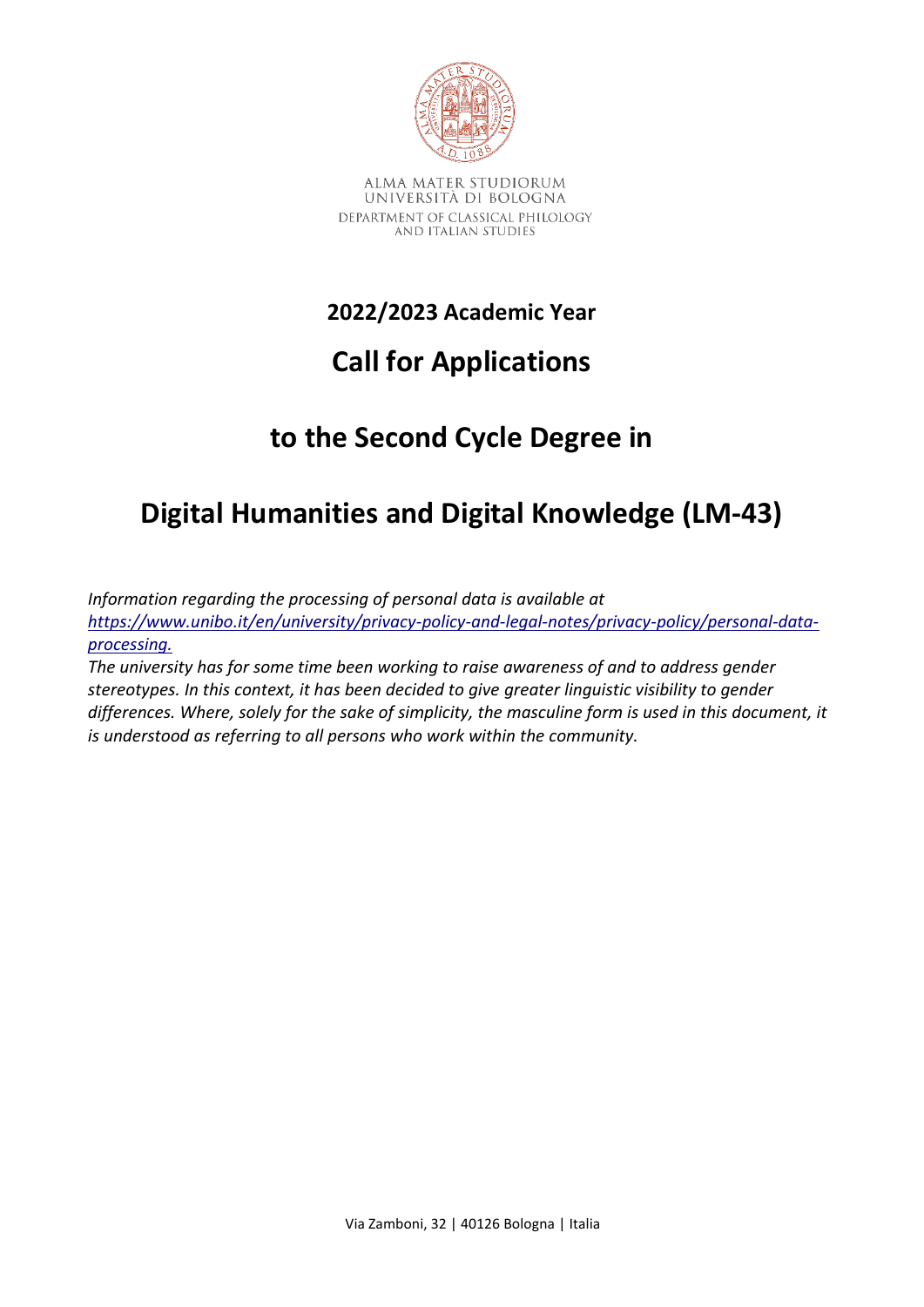

The International Second Cycle Degree Programme in Digital Humanities and Digital Knowledge (DHDK) offers a cross-disciplinary curriculum designed to foster close connections between Humanities and Computer Science. It is divided into three macro areas of learning: Computer Science; Literature, Linguistics, History, Culture and Arts in the digital context; Complementary (Management and Organization, Law and Digital Methods, Communication and Social Media).

Applicants to the course in Digital Humanities and Digital Knowledge - DHDK can benefit from study grants and tuition fee waiver [Unibo Action 1 and Unibo Action 2](https://www.unibo.it/en/services-and-opportunities/study-grants-and-subsidies/exemptions-and-incentives/unibo-actions-1-2-study-grants-and-tuition-fee-waivers-for-international-students/Unibo-actions-1-and--2-study-grants-and-tuition-fee-waivers-for-international-students)

The study grants and the tuition fee waivers are assigned on the basis of [GRE,](https://www.ets.org/gre/) for one

academic year. **Applications deadline: March 31, 2022 - 12.00 CET** 

# **SECTION 1 – PROGRAMME ADMISSION REQUIREMENTS**

Admission to the second-cycle degree programme in Digital Humanities and Digital Knowledge (DHDK) is subject to

- a) possession of a **DEGREE QUALIFICATION**, i.e., a three-year university degree or diploma or another suitable qualification obtained abroad. Candidates who have not yet graduated may also apply. The application procedures are outlined in section 3
- b) satisfaction of the **CURRICULAR REQUIREMENTS** outlined in section 2
- c) satisfaction of the **LANGUAGE REQUIREMENTS** and, specifically, knowledge of English to at least B2 level, to be demonstrated according to the procedures set out in section 2
- d) assessment of the candidate's **PERSONAL KNOWLEDGE AND SKILLS** in accordance with the procedures set out in section 3.

A committee will check the candidates' academic backgrounds and that they meet the requirements for admission.

The committee is composed of: Prof.sa Francesca TOMASI (Chairman) Prof. Fabio VITALI (Member) Prof.sa Maria Carmela ITALIA (Secretary)

Professors of the degree programme may also sit on the committee as alternate members.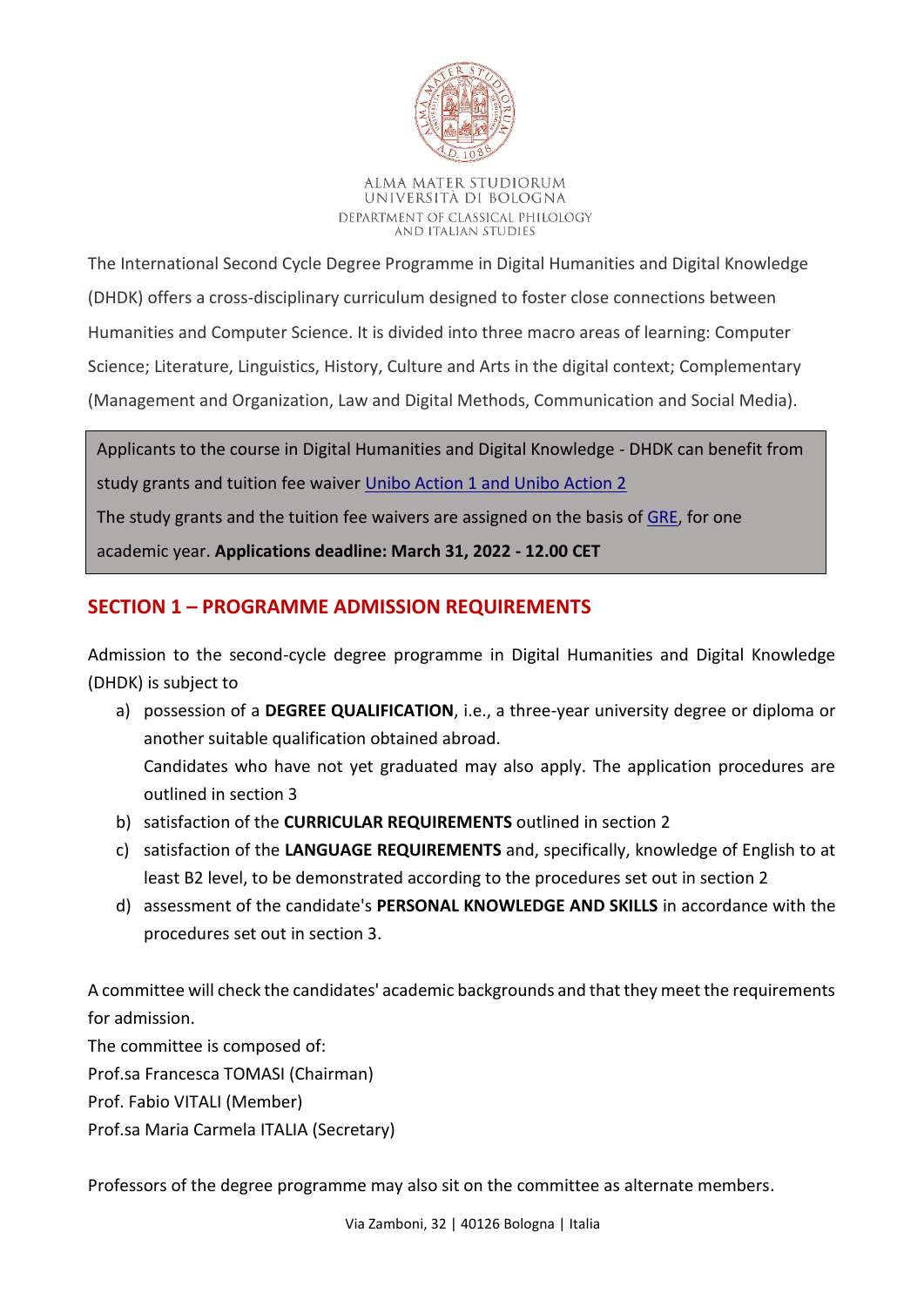

# **SECTION 2 – CURRICULAR AND LANGUAGE REQUIREMENTS**

## CURRICULAR REQUIREMENTS

1- Hold a first cycle degree, or an equivalent degree achieved in another educational system, in one of the following classes (only for students who obtained their degree in the Italian academic system):

- ex D.M. 270:
- L-1 Cultural heritage
- L-3 Visual arts, music, performing arts and fashion studies
- L-5 Philosophy
- L‐8 Information technology engineering
- L-10 Humanities
- L-11 Modern languages and civilisations
- L‐15 Tourism
- L-19 Education and training
- L-20 Communication
- L‐31 Computer Science
- L-42 History
- L-43 Conservation and restoration of cultural heritage

In addition to the possession of a degree as indicated, candidates must have obtained at least 54

ECTS in the following subject areas (or equivalent in case of foreign qualification):

- INF/01 Computer Science
- ING-INF/05 Data Processing Systems
- IUS/10 Administrative Law
- IUS/20 Philosophy of Law
- L-ART/01 History of Mediaeval Art
- L-ART/02 History of Modern Art
- L-ART/03 History of Contemporary Art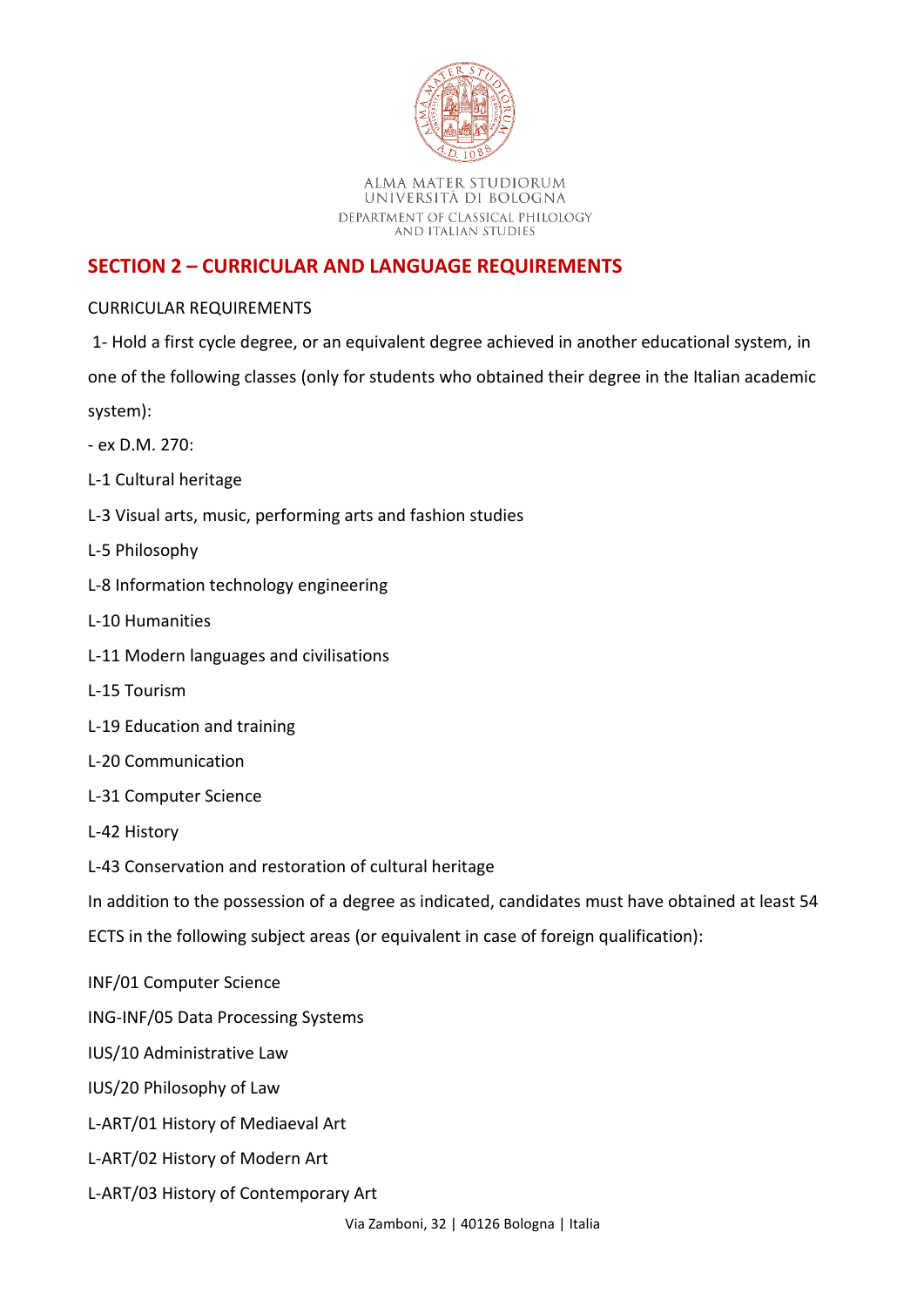

- L-ART/06 Cinema, Photography and Television
- L-FIL-LET/10 Italian Literature
- L-FIL-LET/11 Contemporary Italian Literature
- L-FIL-LET/12 Italian Linguistics
- L-LIN/01 Glottology and Linguistics
- M-FIL/02 Logic and Philosophy of Science
- M-FIL/04 Aesthetics
- M-FIL/05 Philosophy and Theory of Language
- M-FIL/06 History of Philosophy
- M-STO/01 Mediaeval History
- M-STO/02 S Modern History
- M-STO/04 Contemporary History
- SPS/07 General Sociology
- Of which at least 18 in the following sectors:
- INF/01 Computer Science
- ING-INF/05 Data Processing Systems
- L-FIL-LET/10 Italian Literature
- L-FIL-LET/11 Contemporary Italian Literature
- Students are highly recommended to hold at least 6 ECTS in INF/01 or ING-INF/05.

## **LANGUAGE REQUIREMENTS**

Admission to the programme is subject to possession of English language skills to at least Common European Framework (CEFR) level B2.

The English language requirement may be satisfied through the submission of a suitable certificate.

A list of recognised certificates is available on the web page: [Tabella di equipollenza](https://centri.unibo.it/cla/it/idoneita-linguistica/tabella-certificazioni-equipollenti-prova-idoneita-linguistica-1.pdf/@@download/file/Tabella%20certificazioni%20equipollenti%20prova%20idoneita%20linguistica.pdf) (*Extended link [https://centri.unibo.it/cla/it/idoneita-linguistica/tabella-certificazioni-equipollenti-prova-idoneita-](https://centri.unibo.it/cla/it/idoneita-linguistica/tabella-certificazioni-equipollenti-prova-idoneita-linguistica1.pdf/@@download/file/Tabella%20certificazioni%20equipollenti%20prova%20idoneita%20linguistica.pdf)*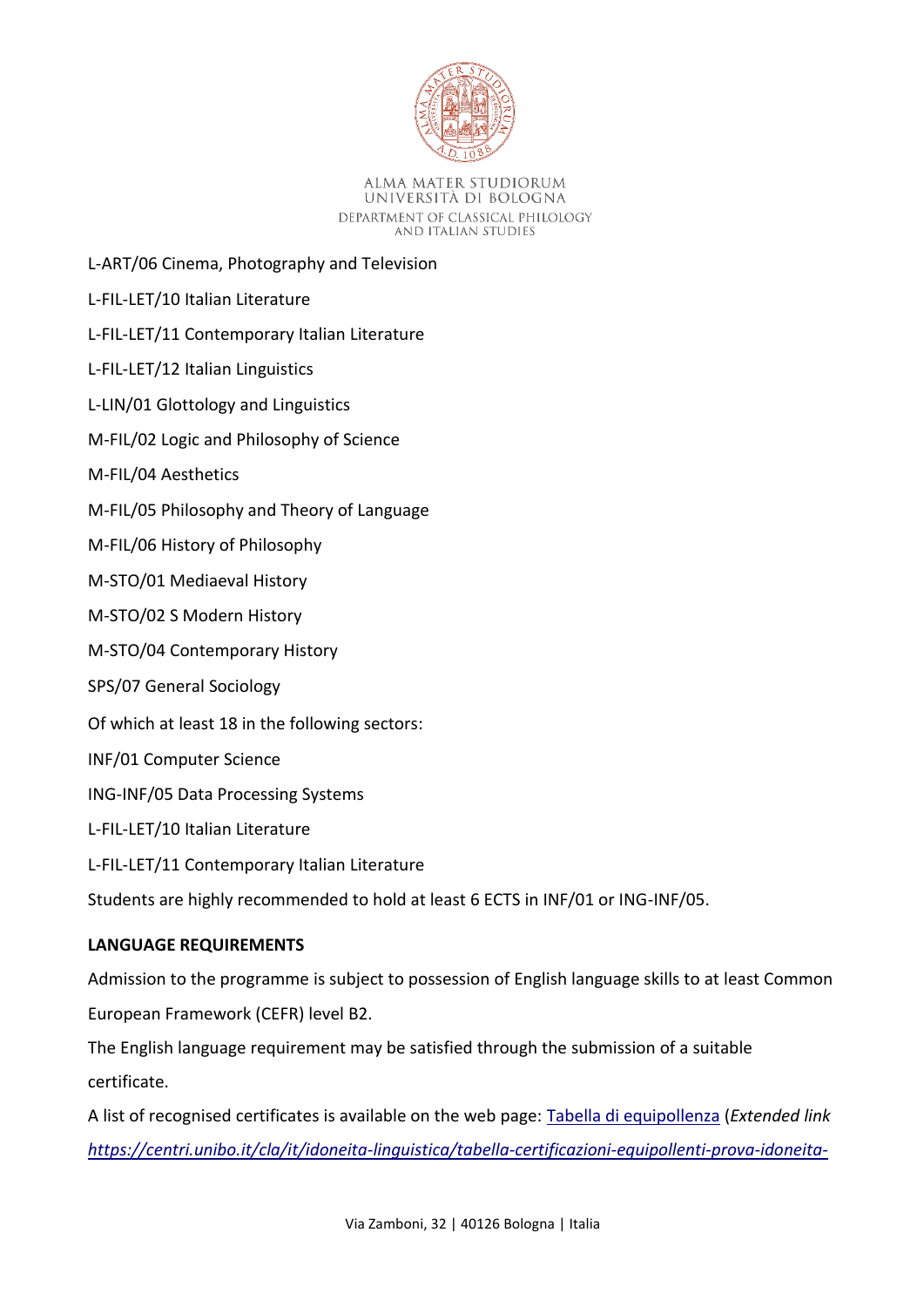

*[linguistica1.pdf/@@download/file/Tabella%20certificazioni%20equipollenti%20prova%20idoneita](https://centri.unibo.it/cla/it/idoneita-linguistica/tabella-certificazioni-equipollenti-prova-idoneita-linguistica1.pdf/@@download/file/Tabella%20certificazioni%20equipollenti%20prova%20idoneita%20linguistica.pdf) [%20linguistica.pdf\)](https://centri.unibo.it/cla/it/idoneita-linguistica/tabella-certificazioni-equipollenti-prova-idoneita-linguistica1.pdf/@@download/file/Tabella%20certificazioni%20equipollenti%20prova%20idoneita%20linguistica.pdf)*.

# **SECTION 3 – ASSESSMENT OF THE CANDIDATE'S PERSONAL KNOWLEDGE AND SKILLS**

Admission to the 2nd cycle degree programme in Digital Humanities and Digital Knowledge (DHDK) is subject to the passing of an interview to assess the candidates' personal competencies and skills in computer science and humanities.

Candidates are expected to have a knowledge of theories and methods in the digital humanities domain and they must own aptitude to computational techniques. Specific questions will evaluate previous experience in digital humanities and will assess the **reading and understanding of compulsory reading and suggested readings** (list in attached).

The application process is also open to students who are about to graduate (graduating students) provided they have acquired 150 ECTS by the deadline of the chosen intake. Candidates will be admitted to the degree programme on the condition that they obtain their undergraduate degree by and no later than the date established by the relative academic bodies. Candidates who do not meet this requirement will be excluded.

# NOTE FOR GRADUATING STUDENTS

Graduating students can apply on the condition that they **obtain their undergraduate degree** by and no later than **December 30th 2022**.

Graduating students are required to indicate their expected graduation date in their application.

After having successfully passed the interview they can enroll within the **final enrollment deadline** established by the University of Bologna: **October 27th 2022** (November 24th 2022 with late enrollment fee). After having obtained their undergraduate degree, they must send it to [dhdk@unibo.it](mailto:dhdk@unibo.it) as soon as possible.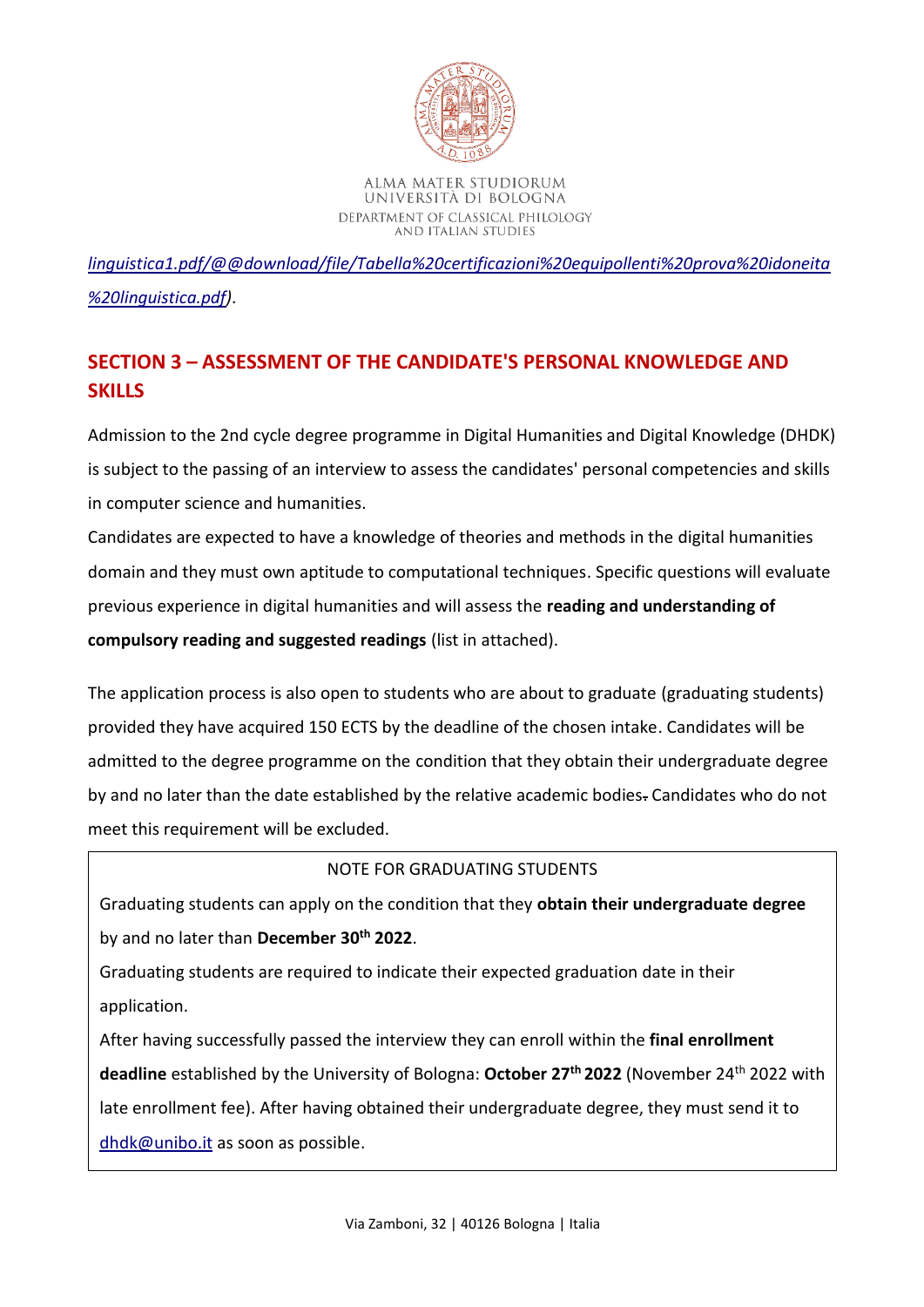

# **SECTION 4 – ADMISSION AND DEADLINES**

The applications will be assessed by the committee in accordance with the procedure outlined below.

|                 | <b>APPLICATIONS</b><br><b>PROCEDURE</b><br><b>OPEN</b> | <b>APPLICATIONS</b><br><b>PROCEDURE</b><br><b>CLOSED</b> | <b>INTERVIEWS</b>      | <b>AND</b><br><b>RESULTS</b><br><b>FEEDBACK</b> |
|-----------------|--------------------------------------------------------|----------------------------------------------------------|------------------------|-------------------------------------------------|
| Intake 1        | February 7 <sup>th</sup>                               | March 3rd                                                | March 18 <sup>th</sup> | April 1st                                       |
| <b>Intake 2</b> | April 11 <sup>th</sup>                                 | May 5 <sup>th</sup>                                      | May 20 <sup>th</sup>   | June 7 <sup>th</sup>                            |
| <b>Intake 3</b> | May $16th$                                             | June 9th                                                 | June 24th              | July 8 <sup>th</sup>                            |
| <b>Intake 4</b> | August 8th                                             | September 8 <sup>th</sup>                                | September 23rd         | October 7 <sup>th</sup>                         |

Candidates that are not admitted may not participate in subsequent rounds.

# **SECTION 5 – HOW TO APPLY**

Applications must be submitted in accordance with the following procedure:

**Log on** to [www.studenti.unibo.it,](http://www.studenti.unibo.it/) using your SPID username and password. International students who do not have an identity document issued in Italy may log on with their University username and password, which can be obtained by going to www.studenti.unibo.it and clicking on *Register*  and then *International students registration*

**1.** International non-EU students who do not have an ID document issued in Italy and, therefore, cannot obtain SPID credentials, may log on with their University username and password.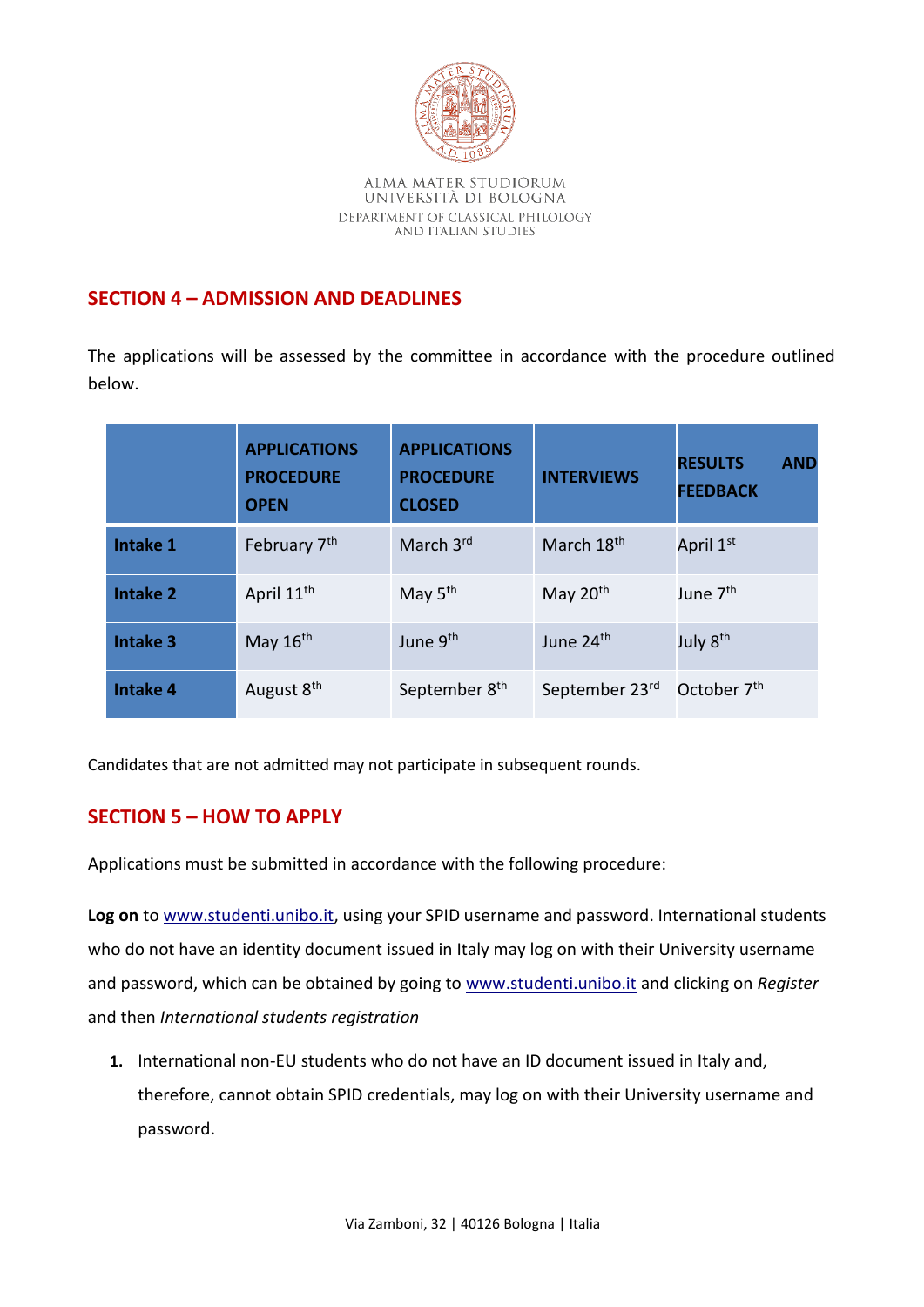

**2. Click on** "ADMISSION APPLICATION", select "SECOND-CYCLE DEGREE" and select the programme named "**Digital Humanities and Digital Knowledge**";

## **3. UPLOAD the required documents in PDF format:**

## MANDATORY DOCUMENTS

- A copy of the front and back of a valid identity document. If the identity document does not have an English translation, a copy of your passport must be attached.
- Self-certification regarding your first-level academic qualification with a list of the exams taken, if obtained in Italy, or a copy of the qualification obtained abroad which enables access to second-level degree programmes in the country in which it was obtained, accompanied by a Transcript of Records and a Diploma Supplement, where available, translated into Italian or English. If you have not yet obtained the aforementioned qualification, upload the list of exams taken or the Transcript of Records.
- Certification attesting your English language competency
- Curriculum vitae
- Application form

## OTHER DOCUMENTS

- Reference letter
- A copy of a valid residence permit, if already held.
- Adaptation request form for students with disabilities *(only for programmes that entail meetings or exams)*. Further information is available at [http://www.studentidisabili.unibo.it/servizi-agli-studenti/richiesta-di-adattamenti-per](http://www.studentidisabili.unibo.it/servizi-agli-studenti/richiesta-di-adattamenti-per-le-prove-di-ammissione)[le-prove-di-ammissione](http://www.studentidisabili.unibo.it/servizi-agli-studenti/richiesta-di-adattamenti-per-le-prove-di-ammissione)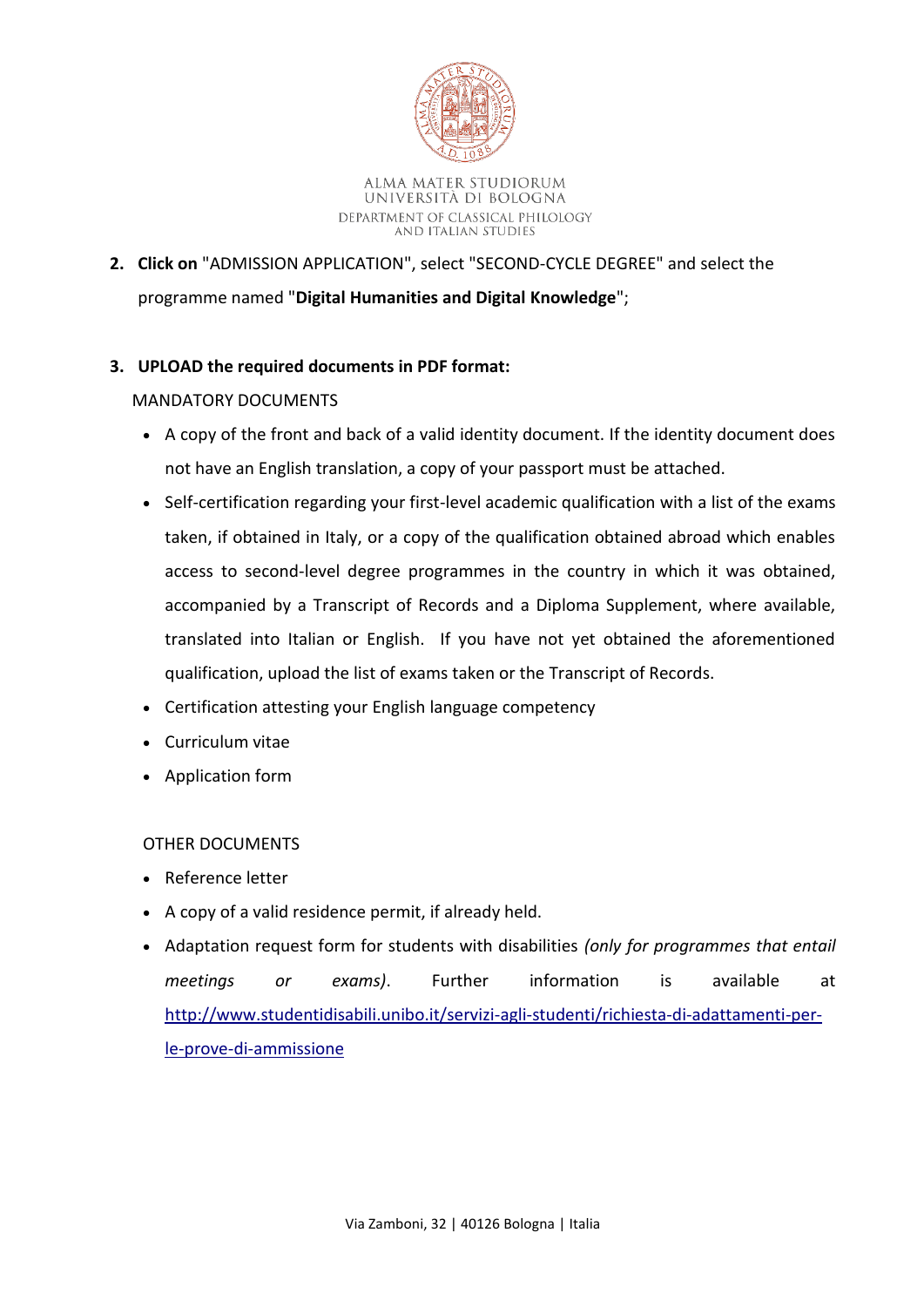

### **Remember**

- that the committee will only assess documents uploaded through the online application. Any mandatory documents that are missing or only partially uploaded by the application deadline shall result in the candidate not being considered (or selected).
- that documents must not be sent by post or email.

# **SECTION 6 – ADMISSION AND MATRICULATION**

If you are admitted to the degree programme you will be notified via the website [www.studenti.unibo.it](http://www.studenti.unibo.it/) as of the date indicated in the general calendar by email to your unibo account (@studio.unibo.it).

Remember that if you are not admitted to the degree programme then you cannot participate in subsequent rounds.

If you are admitted to the degree programme you must matriculate as of the date indicated in the general calendar. You must

1. **log on** to www.studenti.unibo.it entering the username and password obtained when registering for the selection procedure.

2. **select "Registration**", then select "Second-cycle Degree", and then the degree programme "**Digital Humanities and Digital Knowledge"** and enter the required data, attaching a jpg file containing a passport-size photo of your face.

3. **pay the first instalment** following the instructions on the website [www.studenti.unibo.it.](http://www.studenti.unibo.it/)

If you have a conditional offer, remember that you must obtain your undergraduate degree by and no later than the date established by the relative academic bodies (December 30<sup>th</sup>, 2022). Candidates who do not meet this requirement will be excluded. Once you have obtained your qualification, you must inform the programme coordinator at [dhdk@unibo.it](mailto:dhdk@unibo.it)

After you have paid your matriculation fee, check on [studenti online](https://studenti.unibo.it/sol/welcome.htm?siteLanguage=en) to see how to activate the programme.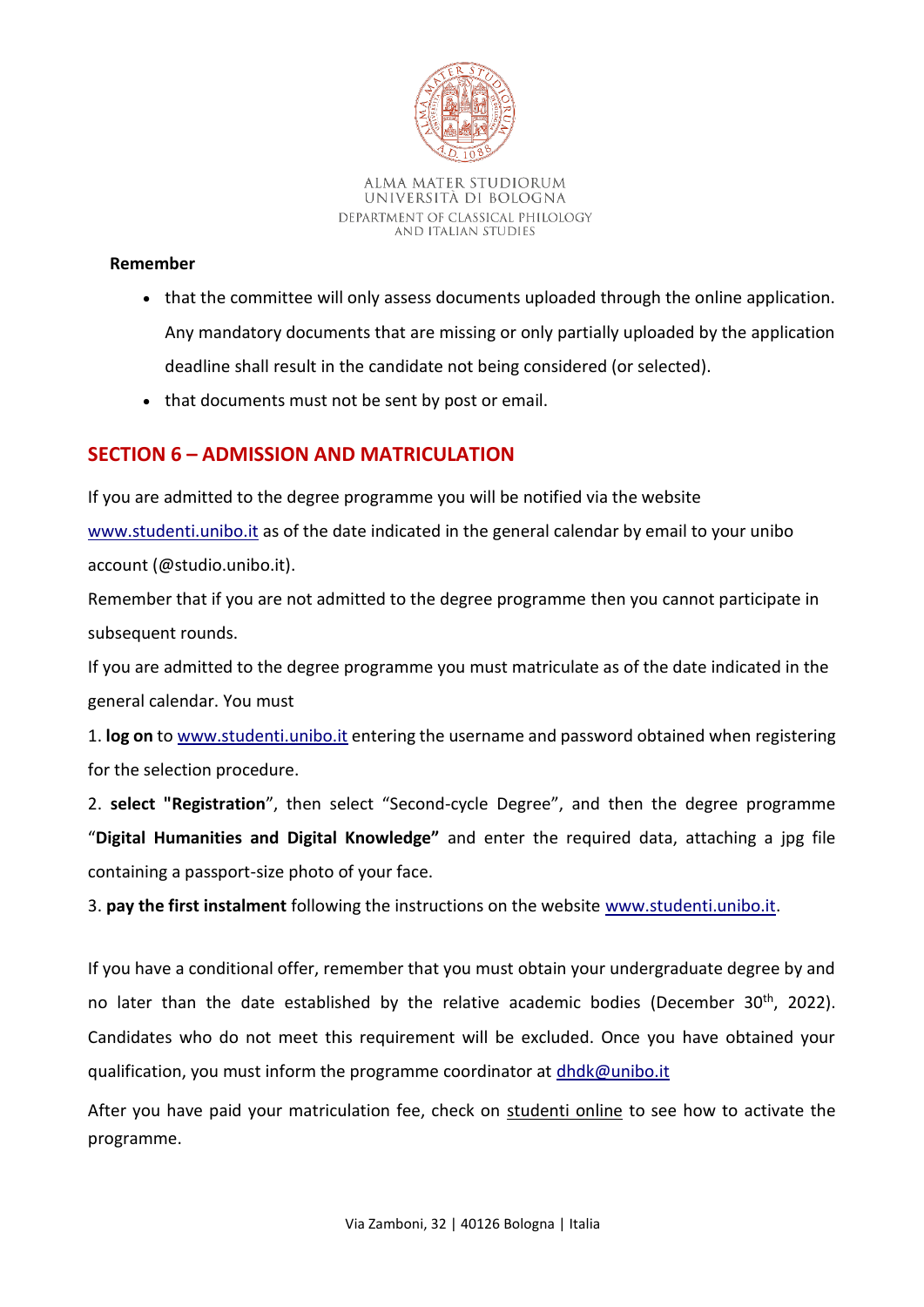

If you are a student with **disability** with recognised invalidity of at least 66%, and those whose disability is recognised by law 104/92, you can obtain an exemption by going to the web page [https://www.unibo.it/en/services-and-opportunities/study-grants-and-subsidies/exemptions-and](https://www.unibo.it/en/services-and-opportunities/study-grants-and-subsidies/exemptions-and-incentives/exemptions-for-disabled-students)[incentives/exemptions-for-disabled-students,](https://www.unibo.it/en/services-and-opportunities/study-grants-and-subsidies/exemptions-and-incentives/exemptions-for-disabled-students) upon matriculation. You must send the relative [student administration office](https://www.unibo.it/en/teaching/enrolment-transfer-and-final-examination/student-administration-office) the certification attesting to your disability.

# **STUDENTS WITH FOREIGN QUALIFICATIONS**

Having completed the above steps, check [the documentation necessary](https://www.unibo.it/en/teaching/enrolment-transfer-and-final-examination/enrolling-in-a-second-cycle-degree-programme-foreign-qualification) for matriculation

*(Extended link [https://www.unibo.it/en/teaching/enrolment-transfer-and-final-](https://www.unibo.it/en/teaching/enrolment-transfer-and-final-examination/enrolling-in-a-second-cycle-degree-programme-foreign-qualification)*

*[examination/enrolling-in-a-second-cycle-degree-programme-foreign-qualification](https://www.unibo.it/en/teaching/enrolment-transfer-and-final-examination/enrolling-in-a-second-cycle-degree-programme-foreign-qualification)* ).

Remember that the documentation submitted in your application for admission (e.g., degree,

transcript, etc.) must be [translated and their authenticity and value must be verified, where](https://www.unibo.it/en/teaching/enrolment-transfer-and-final-examination/declaration-of-value-translation-and-legalization)  [required](https://www.unibo.it/en/teaching/enrolment-transfer-and-final-examination/declaration-of-value-translation-and-legalization)

*(Extended link [https://www.unibo.it/en/teaching/enrolment-transfer-and-final](https://www.unibo.it/en/teaching/enrolment-transfer-and-final-examination/declaration-of-value-translation-and-legalization)[examination/declaration-of-value-translation-and-legalization\)](https://www.unibo.it/en/teaching/enrolment-transfer-and-final-examination/declaration-of-value-translation-and-legalization)*

You must upload the documents related to foreign qualifications in the [Studenti Online](https://studenti.unibo.it/sol/welcome.htm?siteLanguage=en) application by clicking on "Call for applications" and then "Matriculation for the 22\_23 academic year document upload for international students with foreign qualifications".

When you arrive at the University of Bologna, you must make an appointment with the International Student Administration Office in Bologna in order to show the original copies of your documentation.

## **NON-EU STUDENTS AND RESIDENTS ABROAD**

In addition to the above, you must pre-enrol on Universitaly and request an entrance visa for study purposes.

[Click here to learn](https://www.unibo.it/en/teaching/enrolment-transfer-and-final-examination/visa-and-rules-for-residence-in-italy/before-leaving-home-entry-visa) how. – (*extended link [https://www.unibo.it/en/teaching/enrolment-transfer](https://www.unibo.it/en/teaching/enrolment-transfer-and-final-examination/visa-and-rules-for-residence-in-italy/before-leaving-home-entry-visa)[and-final-examination/visa-and-rules-for-residence-in-italy/before-leaving-home-entry-visa\)](https://www.unibo.it/en/teaching/enrolment-transfer-and-final-examination/visa-and-rules-for-residence-in-italy/before-leaving-home-entry-visa)*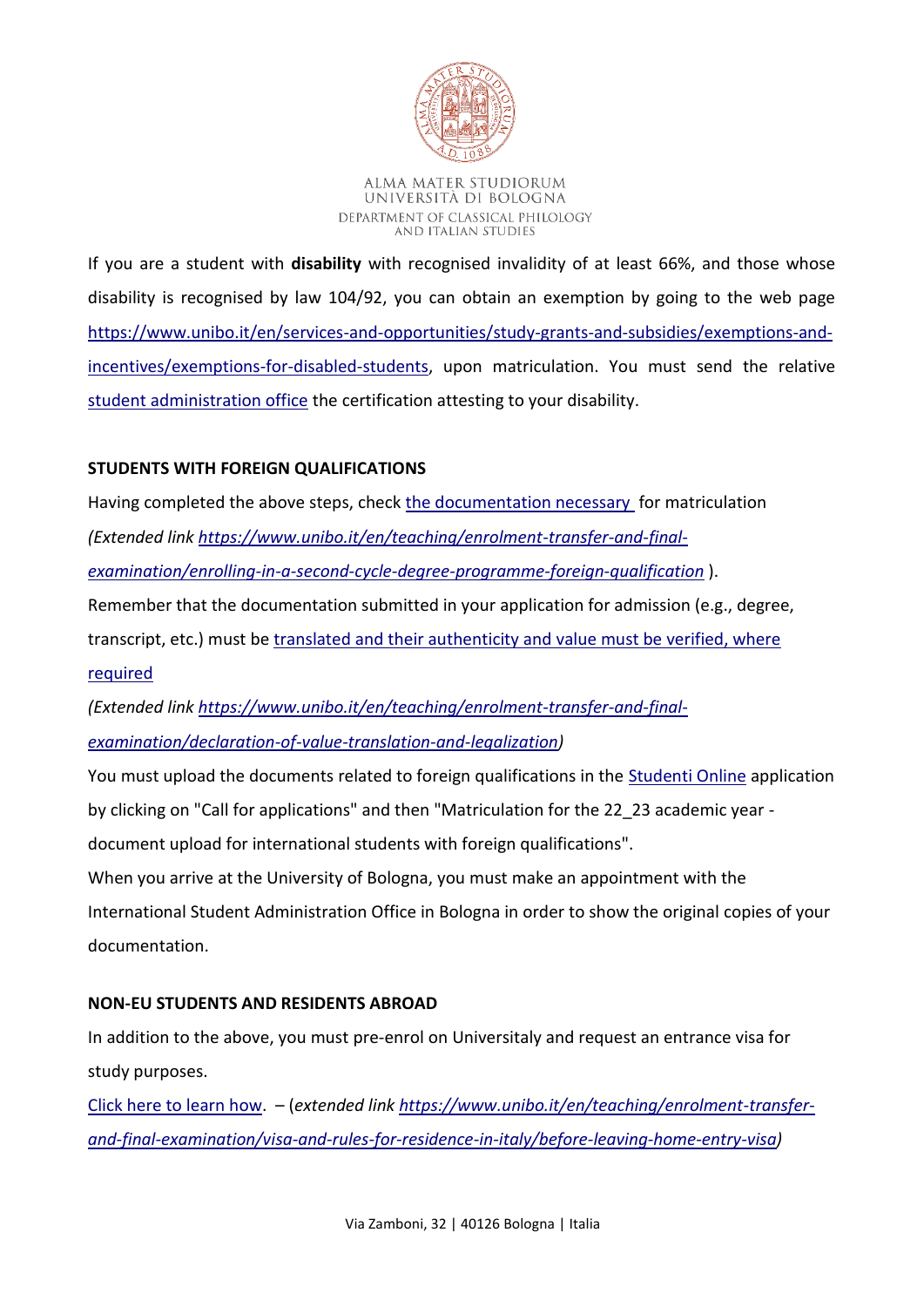

#### **FEES AND BENEFITS**

The enrolment fees, net of the first instalment, for the 2022/2023 academic year and information on benefits and exemptions will be published on the University website on the page [www.unibo.it/Tasse.](http://www.unibo.it/Tasse)

Remember that your contribution will be calculated on a progressive scale based on a valid ISEE certificate only if submitted in accordance with the terms and procedures set out on the web page [www.unibo.it/Tasse.](http://www.unibo.it/Tasse) If you do not submit an ISEE, you will have to pay the full tuition fees relevant to your degree programme.

Information on other benefits can be found on the University website on the page <https://www.unibo.it/en/services-and-opportunities/services-and-opportunities> . If you are interested in benefits related to the right to higher education, you can consult the relative call published by the Regional Authority for the Right to Higher Education on the website [www.er-go.it.](http://www.er-go.it/)